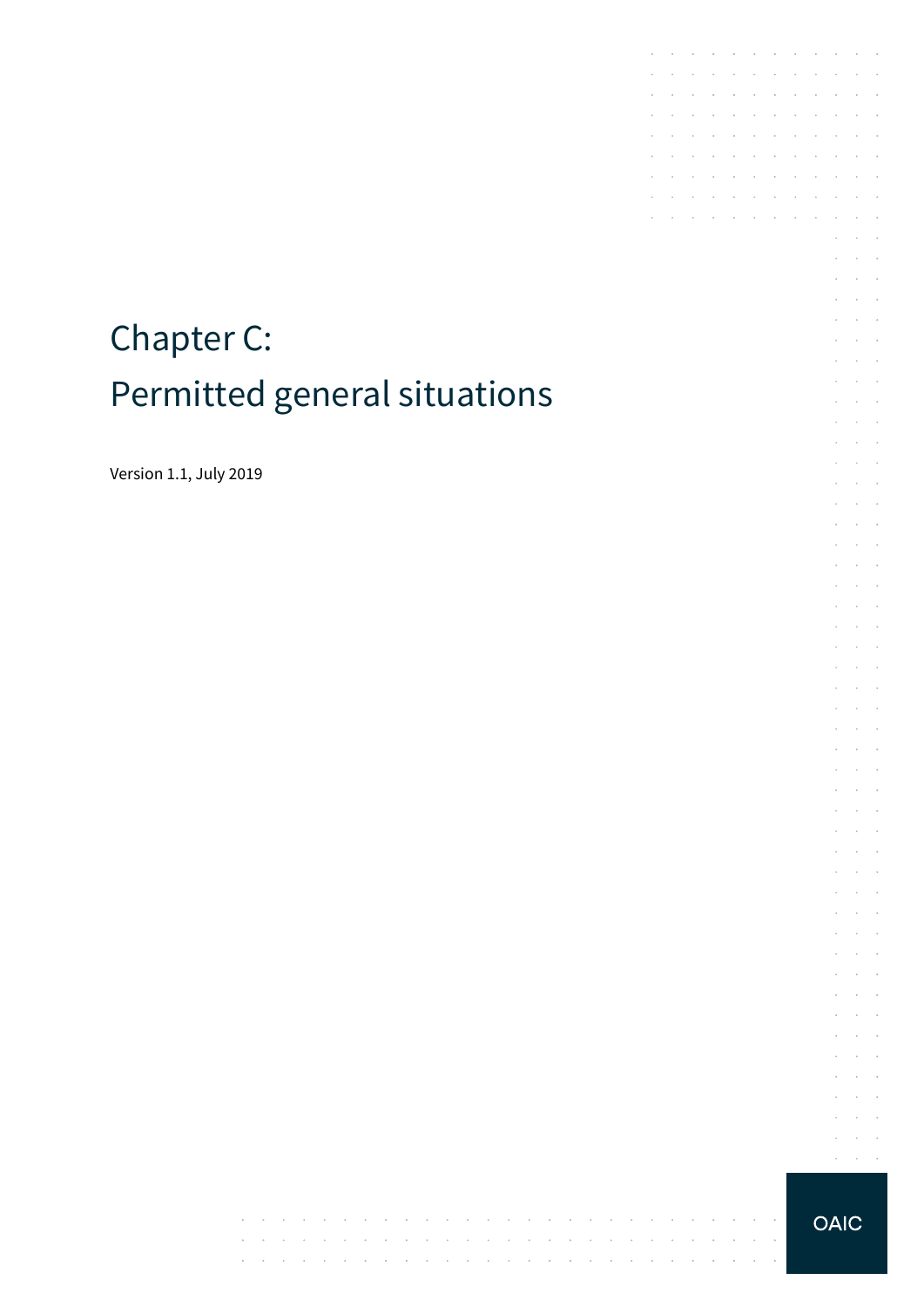#### **Contents**

| What are permitted general situations?                                                    | 3 |
|-------------------------------------------------------------------------------------------|---|
| Lessening or preventing a serious threat to life, health or safety                        | 3 |
| Unreasonable or impracticable to obtain consent                                           | 3 |
| Reasonably believes collection, use or disclosure is necessary                            | 4 |
| Lessen or prevent a serious threat                                                        | 4 |
| Taking appropriate action in relation to suspected unlawful activity or serious           |   |
| misconduct                                                                                | 5 |
| Locating a person reported as missing                                                     | 6 |
| Reasonably necessary for establishing, exercising or defending a legal or equitable claim | 7 |
| Reasonably necessary for a confidential alternative dispute resolution process            | 7 |
| Necessary for a diplomatic or consular function or activity                               | 8 |
| Necessary for certain Defence Force activities outside Australia                          | 9 |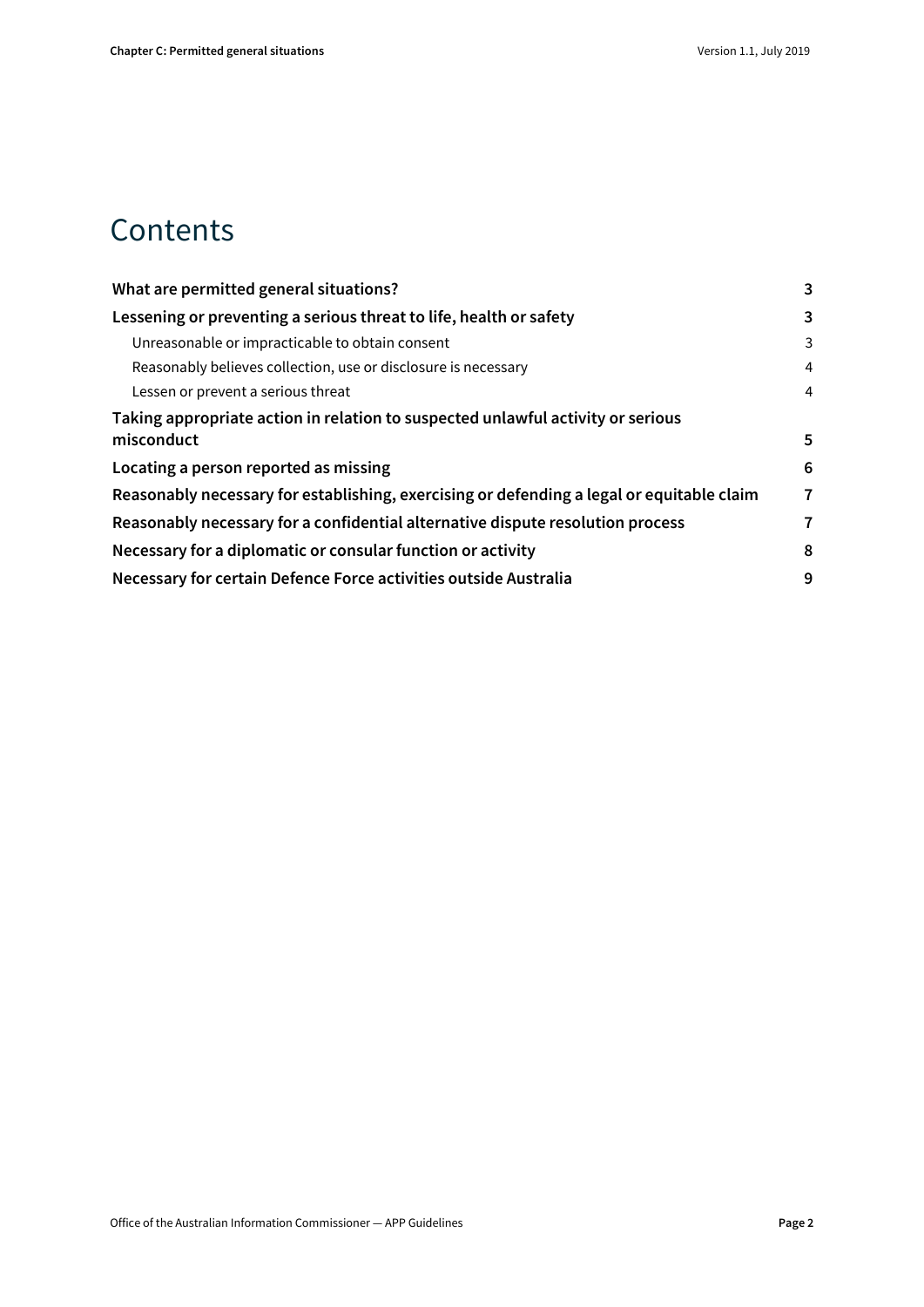#### <span id="page-2-0"></span>**What are permitted general situations?**

- C.1 The information handling requirements imposed by some APPs do not apply if a 'permitted general situation' exists. This exception applies in relation to the collection of sensitive information (APP 3), the use or disclosure of personal information (APPs 6 and 8) and the use or disclosure of a government related identifier (APP 9). It is nevertheless open to an APP entity to comply with the APP requirements even though an exception applies.
- C.2 There are seven permitted general situations listed in s 16A:
	- lessening or preventing a serious threat to the life, health or safety of any individual, or to public health or safety (see APPs 3.4(b), 6.2(c), 8.2(d) and 9.2(d))
	- taking appropriate action in relation to suspected unlawful activity or serious misconduct (see APPs 3.4(b), 6.2(c), 8.2(d) and 9.2(d))
	- locating a person reported as missing (see APPs  $3.4(c)$ ,  $6.2(c)$  and  $8.2(d)$ )
	- asserting a legal or equitable claim (see APPs  $3.4(c)$  and  $6.2(c)$ )
	- conducting an alternative dispute resolution process (see APPs 3.4(b) and 6.2(c))
	- performing diplomatic or consular functions this permitted general situation only applies to agencies (see APP 3.4(b), 6.2(c) and 8.2(d))
	- conducting specified Defence Force activities this permitted general situation only applies to the Defence Force (see APP 3.4(b), 6.2(c) and 8.2(d))
- C.3 These permitted general situations are discussed generally below. Specific examples relevant to each APP are also given in the chapter relating to that APP.

#### <span id="page-2-1"></span>**Lessening or preventing a serious threat to life, health or safety**

- C.4 This permitted general situation applies when an APP entity is collecting, using or disclosing personal information or a government related identifier, and:
	- it is unreasonable or impracticable to obtain the individual's consent to the collection, use or disclosure, and
	- the entity reasonably believes that the collection, use or disclosure is necessary to lessen or prevent a serious threat to the life, health or safety of any individual, or to public health or safety (s 16A, Item 1)

#### <span id="page-2-2"></span>**Unreasonable or impracticable to obtain consent**

- C.5 Consent is defined as 'express consent or implied consent' (s 6(1)) and is discussed in Chapter B (Key concepts). The main criteria for establishing consent are:
	- the individual is adequately informed before giving consent
	- the individual gives consent voluntarily
	- the consent is current and specific, and
	- the individual has the capacity to understand and communicate their consent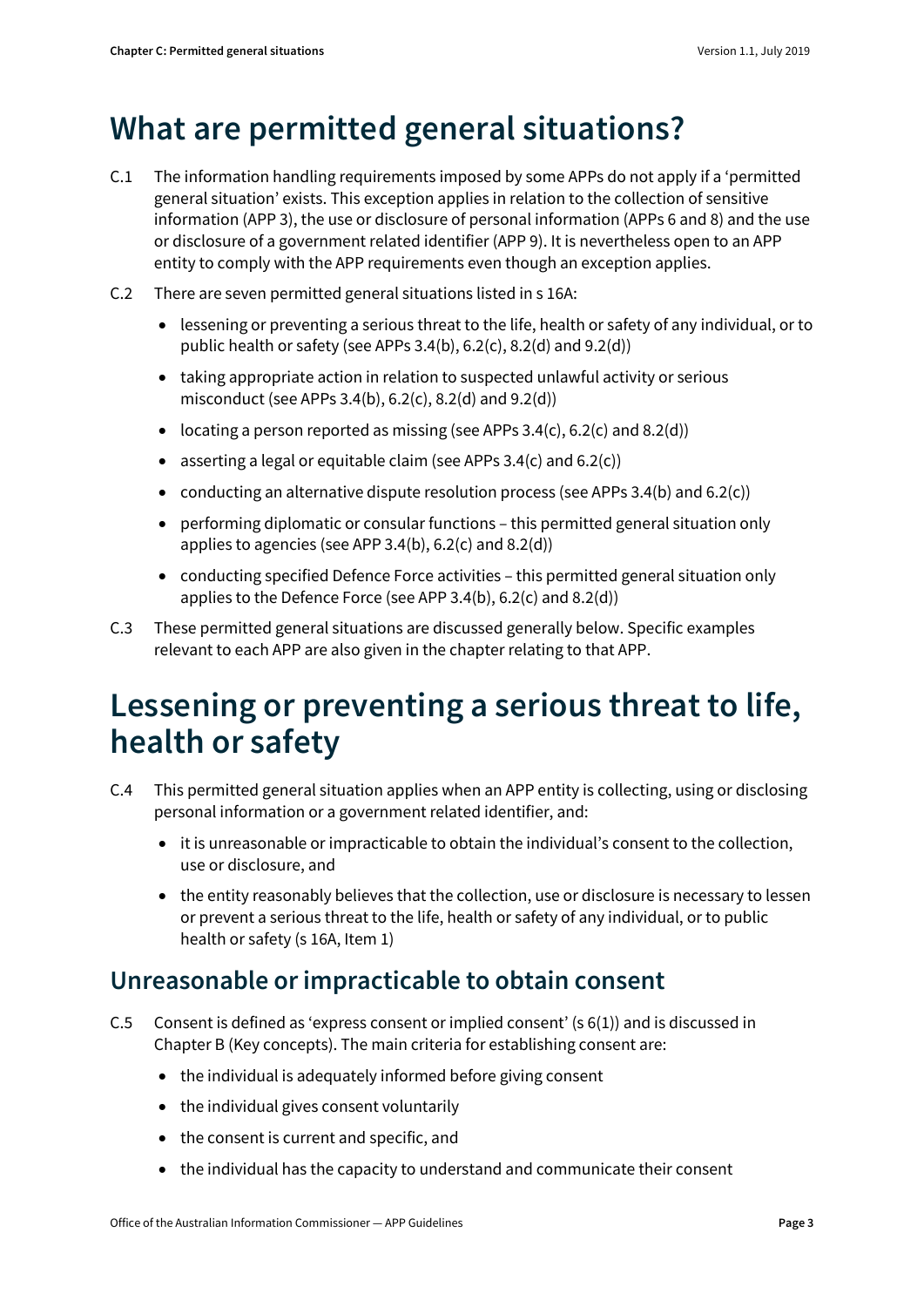- C.6 An APP entity should be able to point to one or more clear reasons that make it unreasonable or impracticable to obtain an individual's consent. Relevant considerations may include:
	- the nature of, and potential consequences associated with, the serious threat. For example, the urgency of a situation and level of threatened harm may require collection, use or disclosure before it is possible to seek consent
	- the possible adverse consequences for an individual if their consent is not obtained before the collection, use or disclosure. It may be more difficult for an entity to establish that it was unreasonable or impracticable to obtain the individual's consent as the risk of adversity increases
	- the source of the threat. For example, it may be unreasonable to seek consent from the individual posing the threat where that individual could reasonably be anticipated to withhold consent, or where the act of seeking that individual's consent could increase the threat
	- the ability to contact the individual to obtain consent. For example, it may be impracticable to obtain consent if the individual's location is unknown after reasonable enquiries have been made, or if they cannot be contacted for another reason
	- the capacity of the individual to give consent. For example, it may be unreasonable or impracticable to obtain consent where an individual is incapable of communicating consent because of their physical or psychological state or their age (capacity is discussed as part of 'consent' in Chapter B (Key concepts))
	- the number of individuals whose personal information is to be collected, used or disclosed. For example, it may be impracticable to obtain consent from a very large number of individuals (though see below as to the relevance of inconvenience, time and costs)
	- the inconvenience, time and cost involved in obtaining consent. However, an entity is not excused from obtaining consent by reason only that it would be inconvenient, timeconsuming or impose some cost to do so. Whether these factors make it impracticable to obtain consent will depend on whether the burden is excessive in all the circumstances.

#### <span id="page-3-0"></span>**Reasonably believes collection, use or disclosure is necessary**

- C.7 Where it is unreasonable or impracticable to obtain consent, an APP entity must reasonably believe the collection, use or disclosure is necessary to lessen or prevent a serious threat. The terms 'reasonably believes' and 'necessary' are discussed in Chapter B (Key concepts).
- C.8 In summary, there must be a reasonable basis for the belief, and not merely a genuine or subjective belief. It is the responsibility of an APP entity to be able to justify its reasonable belief. A collection, use or disclosure would not be considered necessary where it is merely helpful, desirable or convenient.

#### <span id="page-3-1"></span>**Lessen or prevent a serious threat**

C.9 This permitted general situation applies to a serious threat to the life, health or safety of any individual, or to public health or safety. The permitted general situation would not apply after the threat has passed. A 'serious' threat is one that poses a significant danger to an individual or individuals. The likelihood of a threat occurring as well as the consequences if the threat materialises are both relevant. A threat that may have dire consequences but is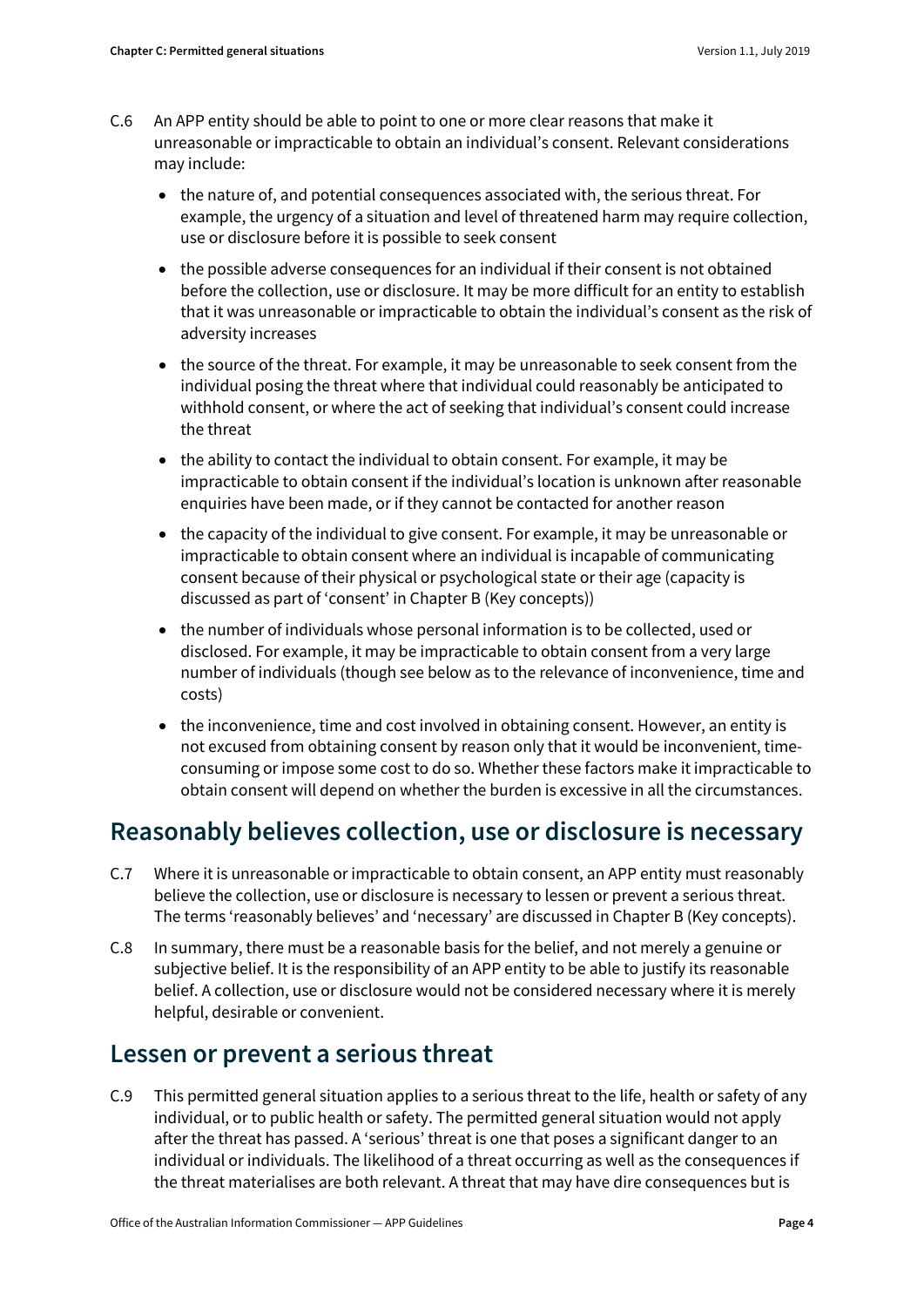highly unlikely to occur would not normally constitute a serious threat. On the other hand, a potentially harmful threat that is likely to occur, but at an uncertain time, may be a serious threat, such as a threatened outbreak of infectious disease. This allows an APP entity to take preventative action to stop a serious threat from escalating before it materialises.

- C.10 The permitted general situation applies to a threat to life, health or safety. This can include a threat to a person's physical or mental health and safety. It could include a potentially life threatening situation or one that might reasonably result in other serious injury or illness. The permitted general situation would not ordinarily extend to a threat to an individual's finances or reputation.
- C.11 The threat may be to an individual the APP entity is dealing with or to another person. It may also be a threat of serious harm to an unspecified individual, such as a threat to inflict harm randomly.
- C.12 A 'serious threat to public health or safety' relates to broader safety concerns affecting a number of people. Examples include:
	- the potential spread of a communicable disease
	- harm, or threatened harm, to a group of people due to a terrorist incident
	- harm caused by an environmental disaster
- C.13 If time permits, attempts could be made to seek the consent from the relevant individuals for the collection, use or disclosure, before relying on this permitted general situation.

### <span id="page-4-0"></span>**Taking appropriate action in relation to suspected unlawful activity or serious misconduct**

- C.14 This permitted general situation applies when an APP entity is collecting, using or disclosing personal information or a government related identifier, and the entity:
	- has reason to suspect that unlawful activity, or misconduct of a serious nature, that relates to the entity's functions or activities has been, is being, or may be engaged in, and
	- reasonably believes that the collection, use or disclosure is necessary in order for the entity to take appropriate action in relation to the matter (s 16A, Item 2).
- C.15 This permitted general situation is intended to apply to an APP entity's internal investigations about activities within or related to the entity.<sup>1</sup> It applies when the entity has reason to suspect unlawful activity, as well as misconduct of a serious nature that does not necessarily amount to unlawful activity.
- C.16 'Unlawful activity' is not defined in the Privacy Act. The core meaning is activity that is criminal, illegal or prohibited or proscribed by law, and can include unlawful discrimination or harassment, but does not include breach of a contract. Examples of unlawful activity include criminal offences, unlawful discrimination, and trespass. The unlawful activity must relate to the APP entity's functions or activities. For example, harassment or discrimination within an entity would be an unlawful activity.

1

<span id="page-4-1"></span><sup>1</sup> Explanatory Memorandum, Privacy Amendment (Enhancing Privacy Protection) Bill 2012, p 67.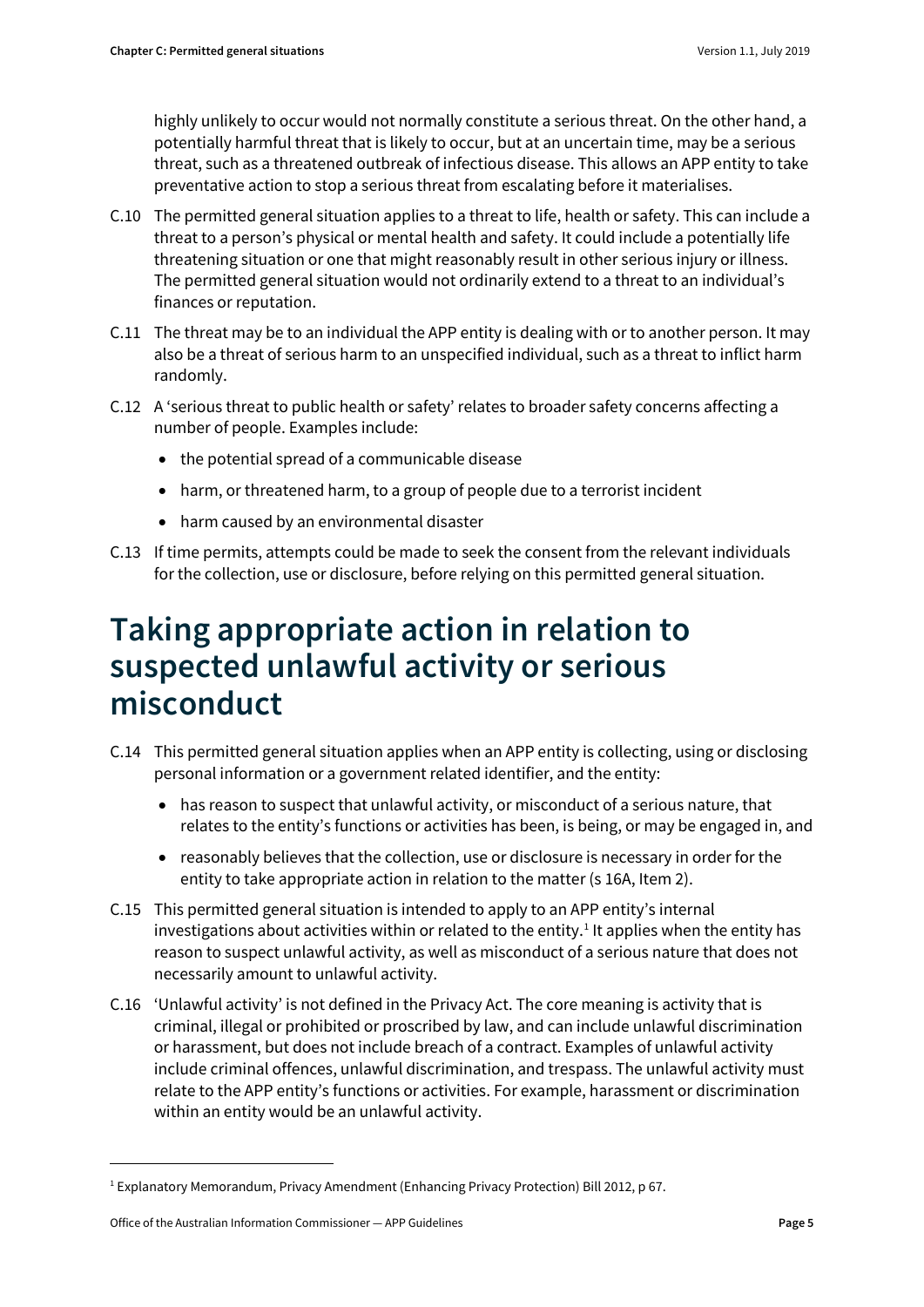- C.17 'Misconduct' is defined in s 6(1) to include 'fraud, negligence, default, breach of trust, breach of duty, breach of discipline or any other misconduct in the course of duty'. 'Serious' misconduct does not cover minor breaches and transgressions. The serious misconduct must relate to the APP entity's functions or activities. For example, a serious breach by a staff member of the Australian Public Service Code of Conduct, or fraudulent conduct by a professional adviser or a client in relation to the entity's functions or activities.
- C.18 An APP entity must have 'reason to suspect' that unlawful activity or serious misconduct is being, or may be engaged in. Though only a reasonable suspicion is required, it is the responsibility of the entity to be able to justify the suspicion.
- C.19 An APP entity must 'reasonably believe' that the collection, use or disclosure of personal information is 'necessary' for the entity to take 'appropriate action'. 'Reasonably believes' and 'necessary' are discussed further in Chapter B (Key concepts). In summary, there must be a reasonable basis for the belief that the collection, use or disclosure is necessary, and not merely a genuine or subjective belief. A collection, use or disclosure would not be considered necessary where it is merely helpful, desirable or convenient. It is the responsibility of an entity to be able to justify its reasonable belief.
- C.20 Whether action is 'appropriate' will depend on the nature of the suspected unlawful activity or misconduct and the nature of the action that the APP entity proposes to take. Appropriate action may include investigating an unlawful activity or serious misconduct and reporting these matters to the police or another relevant person or authority.<sup>[2](#page-5-1)</sup> For example, if an entity reasonably believes that it cannot effectively investigate serious misconduct without collecting, using or disclosing personal information, this permitted general situation may apply.

### <span id="page-5-0"></span>**Locating a person reported as missing**

- C.21 This permitted general situation applies when an APP entity reasonably believes that the collection, use or disclosure of personal information is reasonably necessary to assist any APP entity, body or person to locate a person who has been reported as missing. The collection, use or disclosure must comply with the rules made by the Information Commissioner under s 16A(2) (s 16A, Item 3) .
- C.22 The terms 'reasonably believes' and 'reasonably necessary' are discussed further in Chapter B (Key concepts). In summary, the APP entity must have a reasonable basis for the belief that the collection, use or disclosure is reasonably necessary, and not merely a genuine or subjective belief. 'Reasonably necessary' has regard to whether a reasonable person who is properly informed would agree that the collection, use or disclosure is necessary. It is the responsibility of an entity to be able to justify that the entity reasonably believes that the collection, use or disclosure is reasonably necessary.
- C.23 The rules made by the Commissioner under s 16A(2) are a legislative instrument that are available on the Federal Register of Legislation. [3](#page-5-2)

 $\overline{a}$ 

<span id="page-5-1"></span><sup>&</sup>lt;sup>2</sup> Where an APP entity seeks to disclose personal information to an 'enforcement body', such as the Australian Federal Police or the police force or service of a State or Territory, it may be able to rely on the exception at APP 6.2(e). APP 6.2(e) permits the use or disclosure of personal information where an APP entity reasonably believes that the use or disclosure of the information is reasonably necessary for one or more enforcement related activities conducted by, or on behalf of, an enforcement body (see Chapter 6).

<span id="page-5-2"></span><sup>&</sup>lt;sup>3</sup> See the Federal Register of Legislation website <https://www.legislation.gov.au/>.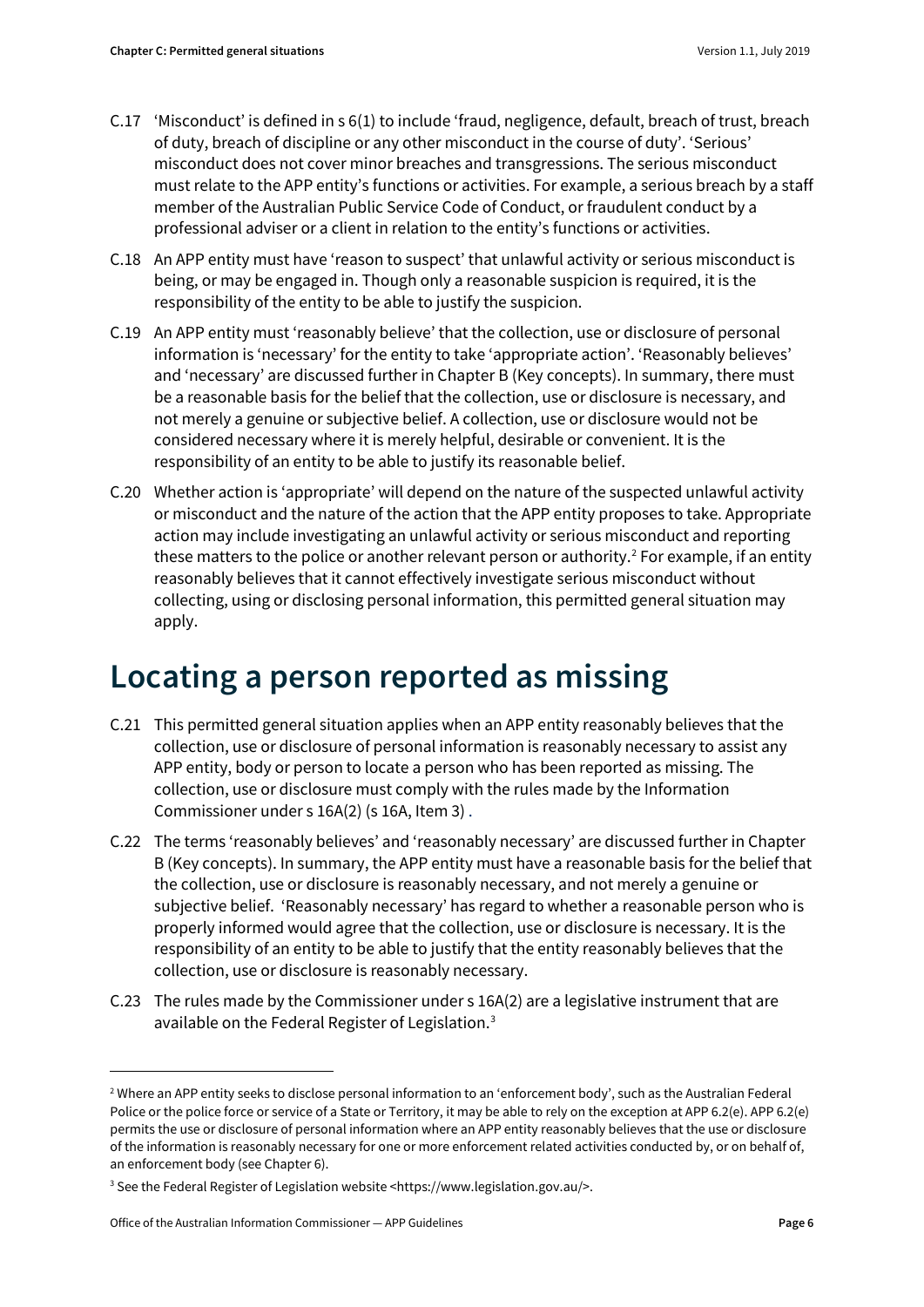### <span id="page-6-0"></span>**Reasonably necessary for establishing, exercising or defending a legal or equitable claim**

- C.24 This permitted general situation applies if an APP entity collects, uses or discloses personal information that is reasonably necessary for the establishment, exercise or defence of a legal or equitable claim (s 16A, Item 4).
- C.25 The term 'reasonably necessary' is discussed further in Chapter B (Key concepts). In summary, it is an objective test that has regard to whether a reasonable person, who is properly informed, would agree that the collection, use or disclosure is necessary. A collection, use or disclosure would not be considered necessary where it is merely helpful, desirable or convenient. It is the responsibility of the APP entity to be able to justify that the particular collection, use or disclosure is reasonably necessary.
- C.26 This permitted general situation applies to the collection, use or disclosure of personal information in relation to existing or anticipated legal proceedings in a court or tribunal. Where legal proceedings have not yet commenced, this situation will usually only apply to a collection, use or disclosure involving a real possibility of legal proceedings, for example where professional legal advice is sought about commencing legal proceedings. By contrast, this permitted general situation does not compel an APP entity to disclose personal information in response to a request from a third party, and it may be difficult for an entity to be satisfied that it is reasonably necessary to do so solely on the basis that a third party has requested the information in connection with existing or anticipated legal proceedings.
- C.27 An APP should not rely on this permitted general situation to disclose personal information if doing so would be contrary to an Australian law (for example, a statutory secrecy provision) or a legal order or principle (for example, if disclosure would be a breach of legal professional privilege).

#### <span id="page-6-1"></span>**Reasonably necessary for a confidential alternative dispute resolution process**

- C.28 This permitted general situation applies if an APP entity collects, uses or discloses personal information that is reasonably necessary for the purposes of a confidential alternative dispute resolution process (s 16A, Item 5).
- C.29 The term 'reasonably necessary' is discussed further in Chapter B (Key concepts). In summary, it is an objective test that has regard to whether a reasonable person, who is properly informed, would agree that the collection, use or disclosure is necessary. A collection, use or disclosure would not be considered necessary where it is merely helpful, desirable or convenient. It is the responsibility of the APP entity to be able to justify that the particular collection, use or disclosure is reasonably necessary.
- C.30 The phrase 'alternative dispute resolution process' (or ADR) is not defined in the Privacy Act. ADR covers processes, other than judicial determinations, in which an impartial person assists those in a dispute to resolve the issues between them. That person may, but is not required to, have any particular form of accreditation. Examples of ADR processes include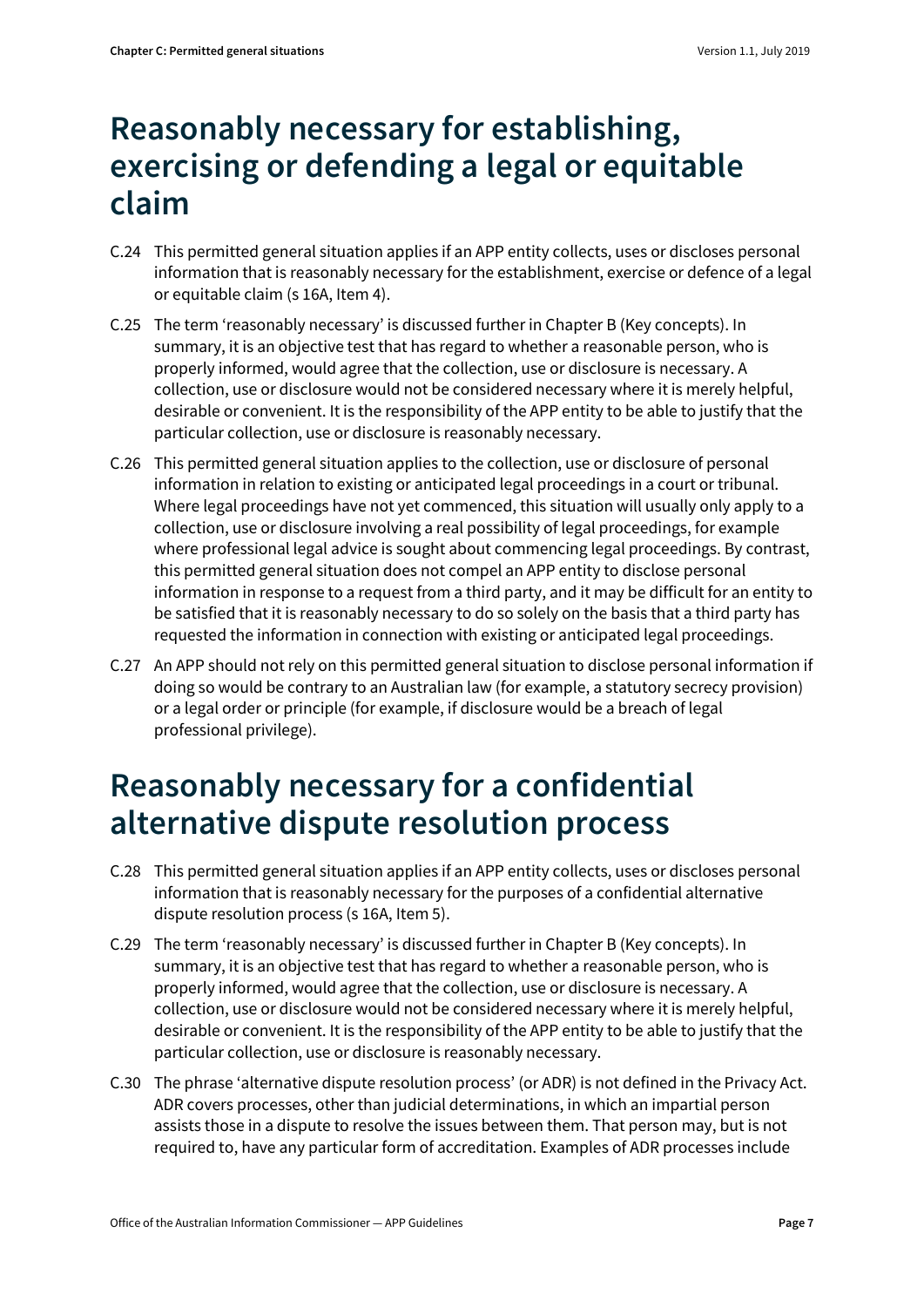mediation, conciliation, facilitation, expert assessment, determination, or neutral evaluation.[4](#page-7-1)

- C.31 For the exception to apply, the parties to the dispute and the ADR provider must be bound by confidentiality obligations such that any personal information collected, used or disclosed for the purpose of that ADR process will not be used or disclosed for any purpose outside the ADR process, including use or disclosure in subsequent proceedings. The confidentiality obligations may be imposed through contractual agreements or legislative provisions.
- C.32 This permitted general situation extends to a disclosure of personal information by an APP entity to an ADR provider, a collection, use or disclosure by an entity for the purpose of participating in the ADR, and the collection, use or disclosure by an entity in relation to a complaint of professional misconduct against an ADR practitioner.

## <span id="page-7-0"></span>**Necessary for a diplomatic or consular function or activity**

- C.33 This permitted general situation applies when an agency reasonably believes that the collection, use or disclosure of personal information is necessary for the agency's diplomatic or consular functions or activities (s 16A, Item 6). This permitted general situation applies only to agencies, and not to organisations. The terms 'reasonably believes' and 'necessary' are discussed further in Chapter B (Key concepts).
- C.34 The terms 'diplomatic' and 'consular' are not defined in the Privacy Act. An agency can rely on this permitted general situation only if it has diplomatic or consular functions or powers, conferred either by legislation or an executive instrument (such as the Administrative Arrangements Order). The following are given as examples of when this permitted general situation might apply:
	- Diplomatic functions or activities: where an agency collects, uses or discloses personal information to grant a diplomatic visa to a foreign national accredited as a member of the diplomatic staff of a mission to Australia.
	- Consular functions or activities: where an agency collects, uses or discloses personal information to:
		- o assist Australian citizens who are in distress overseas, including where an Australian individual is detained or is the victim of crime, or where assistance is required with repatriation in the case of death or serious illness, or to provide assistance in response to a crisis or emergency overseas
		- $\circ$  provide information to the next of kin of an Australian individual who is overseas where, for example, the individual is seriously injured or is suffering serious physical or mental illness, and the agency considers that there are likely to be significant, serious or undesirable consequences for the individual or their next of kin if it does not disclose the personal information

**.** 

<span id="page-7-1"></span><sup>4</sup> Attorney-General's Department and National Alternative Dispute Resolution Advisory Council (NADRAC), Your Guide to Dispute Resolution, viewed 6 February 2014, Attorney-General's Department website <https://www.ag.gov.au>.